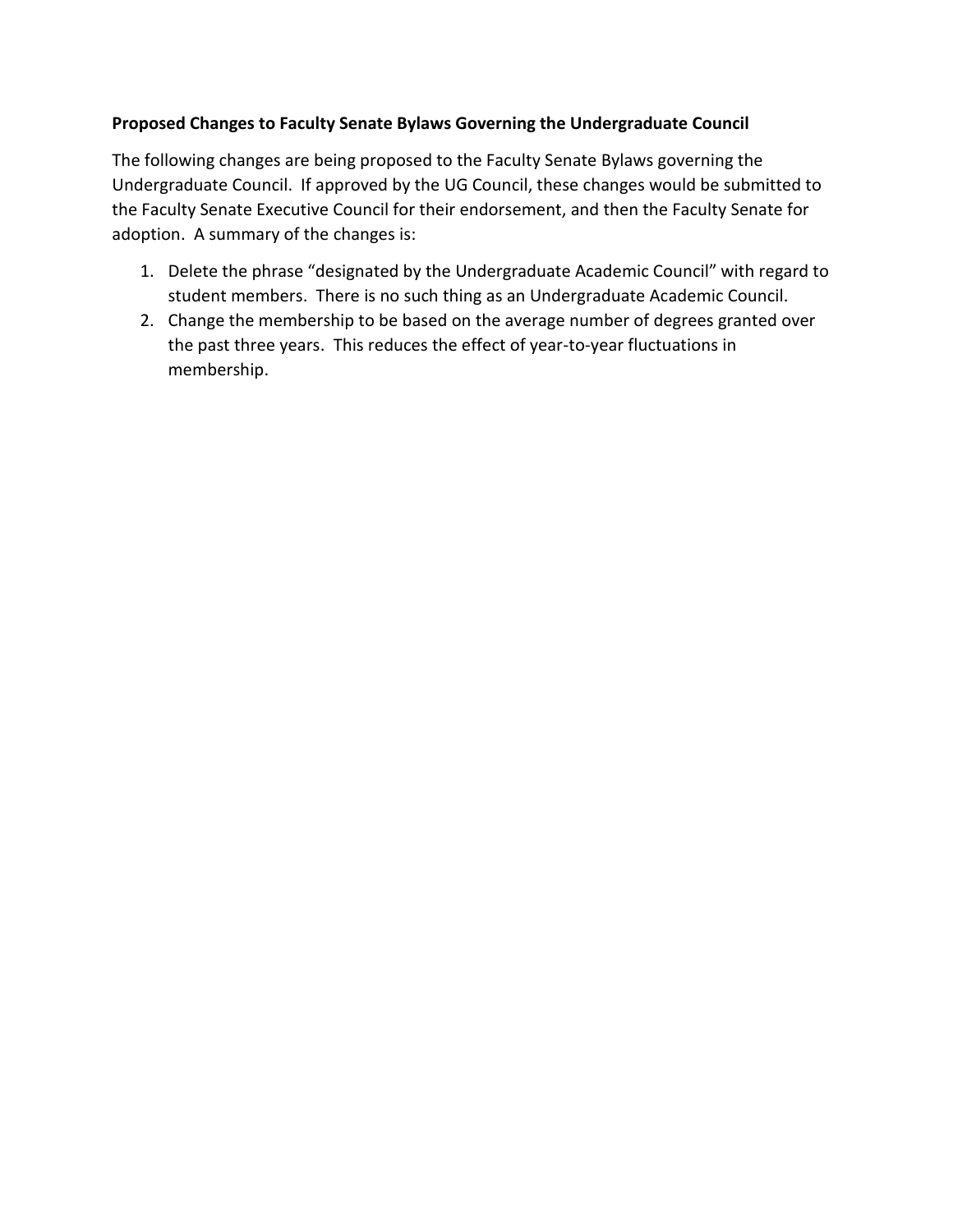## **ARTICLE III. Councils and Committees.**

**Section 2. Standing Councils and Committees.** The standing councils and committees of the Faculty Senate are listed and described below.

M. Undergraduate Council. Voting membership shall consist of representatives chosen for three-year terms from the schools and colleges of the university granting baccalaureate degrees, one member of the ROTC faculty, and four students designated by the Undergraduate Academic Council. Members shall be chosen in the spring term for terms to commence at the start of the next fall term. Representatives shall be apportioned among the baccalaureate degreegranting units according to the **average** number of degrees granted during the prior three academic years, using the following table.

| Baccalaureate Degrees | <b>Total Undergraduate Council</b> |
|-----------------------|------------------------------------|
| $1 - 300$             | 1                                  |
| $301 - 500$           | 2                                  |
| $501 - 700$           | 3                                  |
| $701 - 900$           | 4                                  |
| $901 - 1100$          | 5                                  |
| $1101 - 1300$         | 6                                  |
| $1301 - 1500$         | 7                                  |
| $1501 - 1700$         | 8                                  |
| $1701 - 1900$         | g                                  |
|                       |                                    |

In the College of Arts and Sciences, representatives shall be apportioned among the divisions of Social Sciences, Humanities, and Natural Sciences. Members must hold full-time or continuing part-time appointment with the rank, or equivalent rank, of lecturer, clinical instructor, assistant professor or higher and (2) perform academic duties consisting of at least half-time teaching, research, service or departmental administration. Ex-officio members shall be the Assistant Provost for Enrollment Services, a representative of Outreach and Continuing Education, the Dean of Libraries, the Director of the Center for International Education, the Director of the Chancellor's Honors Program, and the Director of the Tennessee Teaching and Learning Center, or their respective designees. In addition, the administrative officer having primary responsibility for undergraduate curriculum in each school or college shall